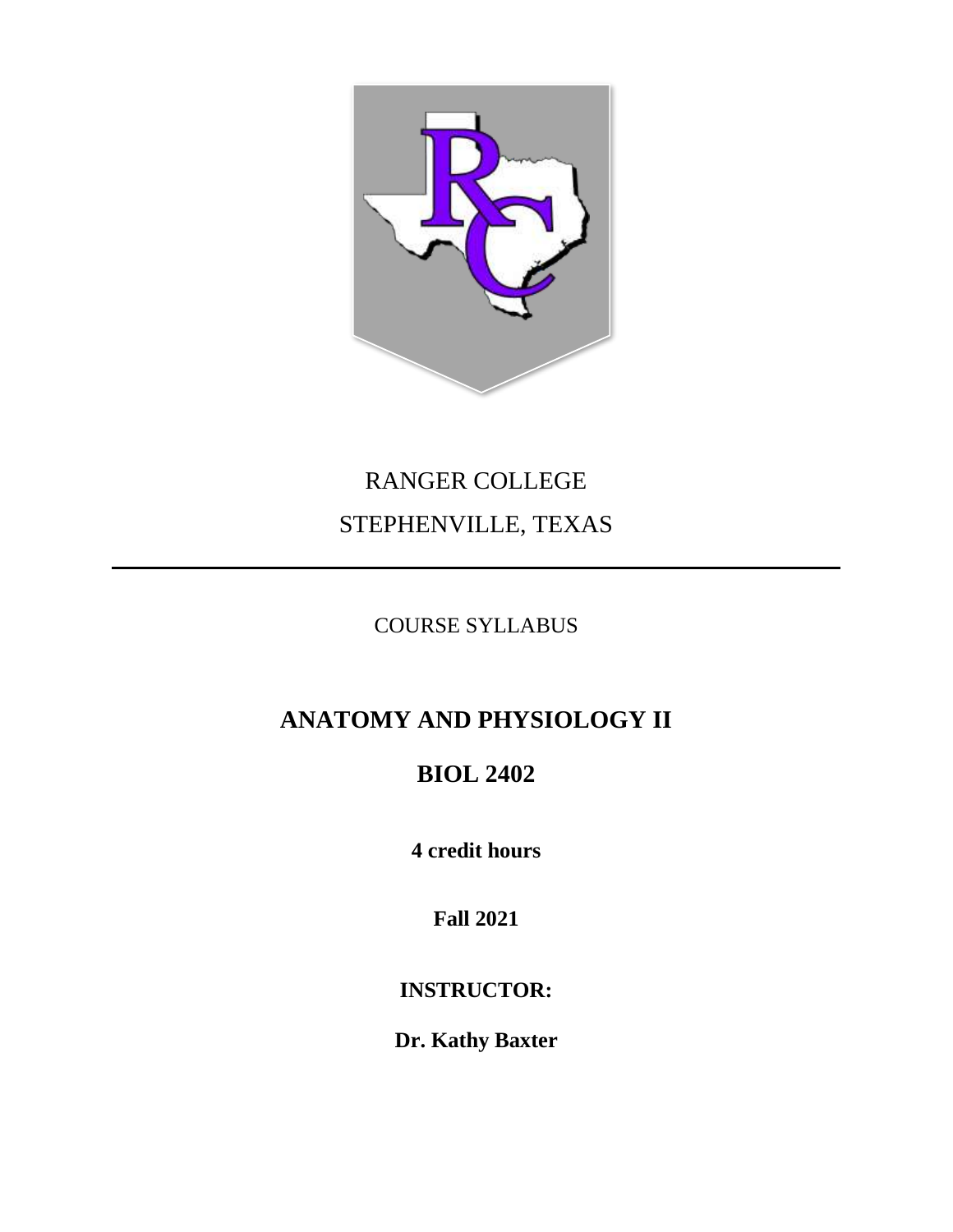| EMAIL:        | katbaxnd@yahoo.com; kbaxter@rangercollege.edu        |
|---------------|------------------------------------------------------|
| OFFICE:       | Online                                               |
| PHONE:        | 602.300.5659 (PREFERRED METHOD OF CONTACT IS TEXT)   |
| <b>HOURS:</b> | As needed via text message @ 602-300-5659            |
|               | <b>I. Texas Core Curriculum Statement of Purpose</b> |

Through the Texas Core Curriculum, students will gain a foundation of knowledge of human cultures and the physical and natural world, develop principles of personal and social responsibility for living in a diverse world, and advance intellectual and practical skills that are essential for all learning.

#### **II. Course Description**

Anatomy and Physiology II is the second part of a two-course sequence. It is a study of the structure and function of human anatomy, including the following systems: endocrine, cardiovascular, immune, lymphatic, respiratory, digestive (including fluid and electrolyte balance), and reproductive (including human development and genetics). Emphasis is on interrelationships among systems, and regulation of physiological functions involved in maintaining homeostasis.

#### **III. Required Background or Prerequisite**

Recommended prerequisite: BIOL 2401, or approval of instructor. Medical terminology is strongly recommended but not required.

#### **IV. Required Textbook and Course Materials**

Hole's Human Anatomy & Physiology, 16th Edition

David N. Shier, Washtenaw Community College; Jackie L. Butler, Grayson Community College; Ricki Lewis, Contributing Editor.

The *required textbook package* includes an *eBook* version of the textbook, is included in your course tuition, and is accessed through McGraw Hill and Blackboard. McGraw Hill offers an upgrade to 'loose leaf' pages when at a very low cost. The bookstore may also offer the hard copy.

Required Lab Access: *Anatomy & Physiology Revealed 3.0 (Included in the Connect PLUS package).* This cost for program also is included in your course tuition and is accessed through McGraw Hill or Blackboard*.*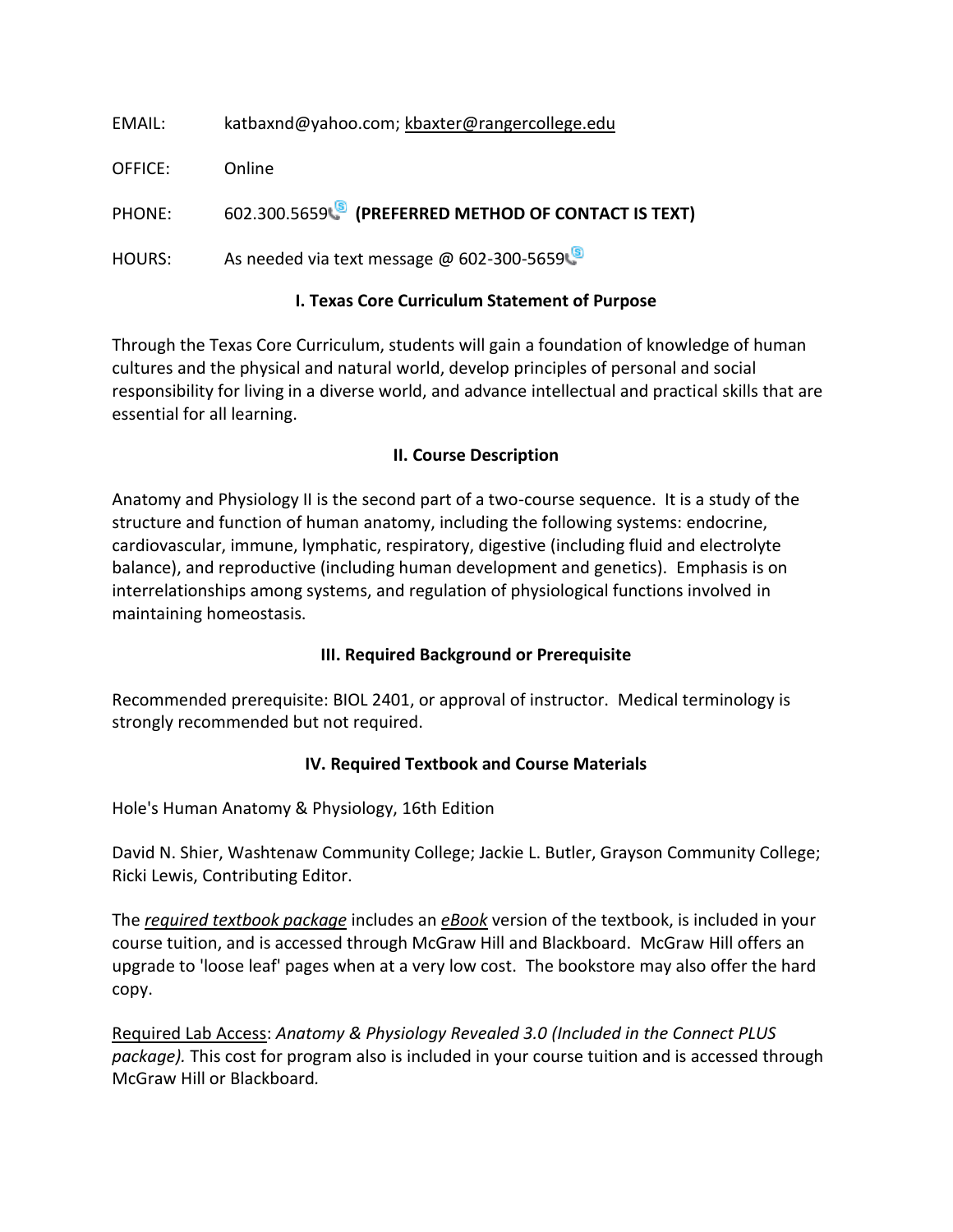#### **V. Course Purpose**

The purpose of this course is to complete the two-part Anatomy & Physiology series required for advancement into allied health programs.

#### **VI. Learning Outcomes**

Upon successful completion of the course, students will have demonstrated proficiency in the following areas:

- 1. Practical and working knowledge of basic human anatomy.
- 2. Understanding the interrelations of the human body systems.
- 3. Basic physiology of human body systems taught in this half of the course.
- 4. A General understanding of medical terminology.

#### **VII. Core Objectives**

This course meets the following of the six Core Objectives established by Texas:

☒ **Critical Thinking Skills (CT) –** Creative thinking, innovation, inquiry, and analysis; evaluation and synthesis of information

☒ **Communication Skills (COM) –** effective development, interpretation and expression of ideas through written, oral, and visual communication

☒ **Empirical and Quantitative Skills (EQS) –** The manipulation and analysis of numerical data or observable facts resulting in informed conclusions

☒ **Teamwork (TW) –** The ability to consider different points of view and to work effectively with others to support a shared purpose or goal

☒ **Social Responsibility (SR) –** Intercultural competence, knowledge of civic responsibility, and the ability to engage effectively in regional, national, and global communities

☒ **Personal Responsibility (PR) –** The ability to connect choices, actions, and consequences to ethical decision-making.

#### **VIII. Methods of Instruction**

This course is completely online in an asynchronous class with flexible timing therefore, completion of assignments can be done prior to due dates in order to accommodate schedules and responsibilities. All assignments and exams are completed utilizing Blackboard and McGraw Hill Connect PLUS. Proctored exams will be taken at an approved testing facility or via Proctor U online.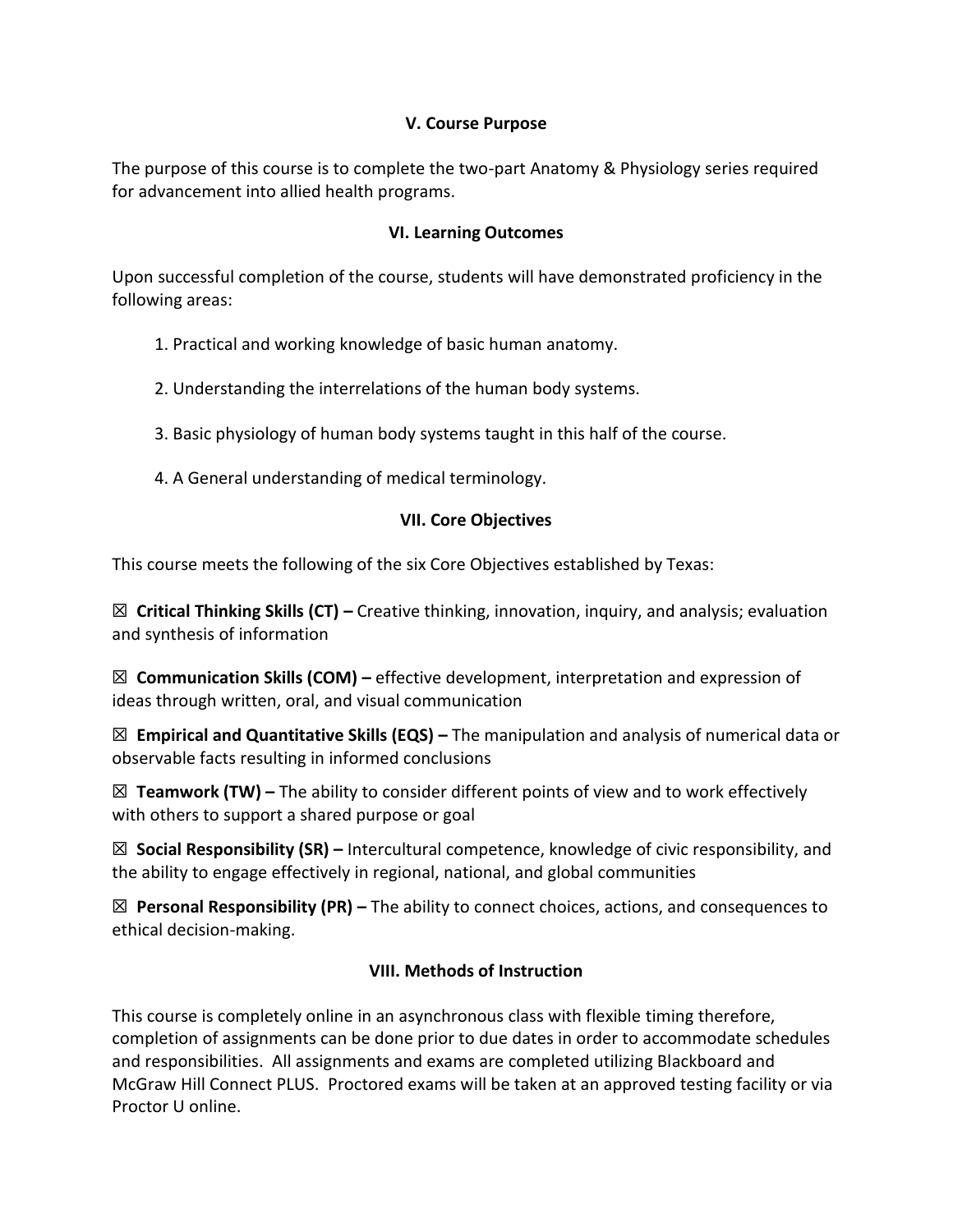#### **IX. Methods of Assessment**

#### **Grades and Completing Assignments:**

Graded items consist of 12 lab assignments (found in McGraw Hill Connect utilizing Anatomy & Physiology 3.0), 12 Lecture assignments (Learn Smart - also in McGraw Hill Connect) and 4 major exams (taken in the McGraw Hill Connect program), one of which are proctored.

#### **The Final Exam must be taken at a proctored testing facility or via Proctor U - NO EXCEPTIONS. Proctor U allows you to take exams for a fee from your desired location utilizing an online proctor.**

Exams cover three chapters each and the final is NOT comprehensive. If you are a distance learning student, you need to provide me with the testing facility information for your college so that I can send them the exam information. All assignments will be due on the assigned due date that can be found in the 'Due Dates Calendar' tab on the course Home Page in Blackboard.

Point deductions for late assignments will be as follows: lecture assignments – 10% deducted for each day late, lab assignments – 10% deducted for each day late. You will not receive credit for assignment submitted more than 10 days late, but it is in your best interest to complete all assignments.

Please communicate with your instructor if you have extenuating circumstances that you would like to have considered regarding the late policy. Exceptions to this policy are at the discretion of the instructor and will be made on an as-needed basis.

#### **Overall Grading Policy:**

Students are graded primarily on the degree to which they meet learning outcomes, not just how much time and effort is put forth in the course.

#### **Grade distribution will be as follows:**

| Lecture Assignments     | 20%  | $89.5\% - 100\% = A$  |
|-------------------------|------|-----------------------|
| Lab Assignments         | 25%  | $79.5\% - 89.4\% = B$ |
| 3 Section Exams-10% ea. | 30%  | $69.5\% - 79.4\% = C$ |
| <b>Final Exam</b>       | 25%  | $59.5\% - 69.4\% = D$ |
|                         | 100% | 59.4% or $\lt$ = F    |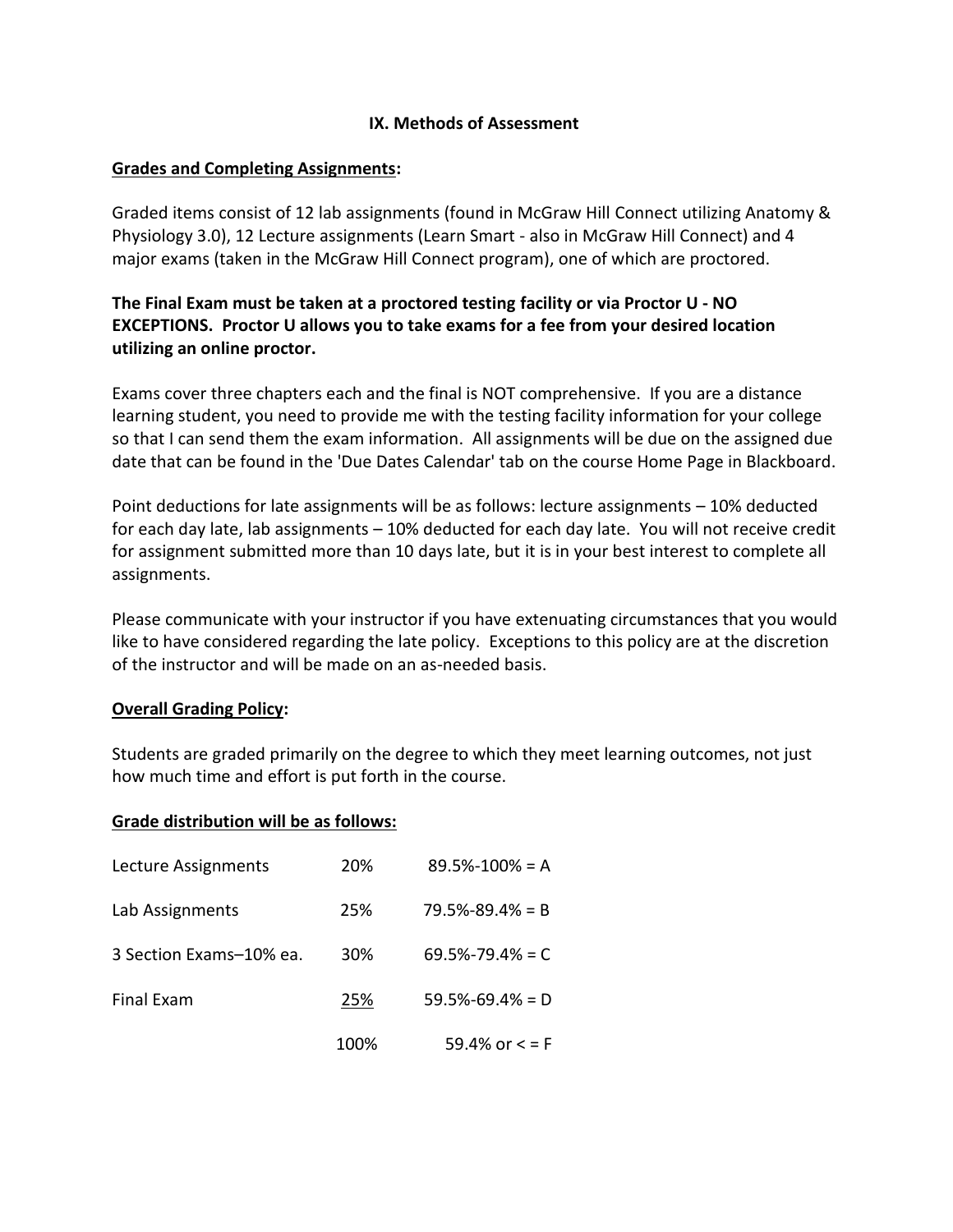#### **X. Course/Classroom Policies**

#### **GENERAL POLICIES AND PROCEDURES:**

#### Major Course Requirements:

1. Do your own work! If you have someone else do your work for you, you will not be prepared for the exams. Study groups are encouraged. It sometimes helps to understand a topic when another person is there to dialog with. Copying another person's assignment is discouraged as you will fail to benefit from not doing your own work, and once again, it is considered intentional plagiarism. Sharing the responsibility is also discouraged. This means one person doing half the assignment and another doing the other half, then sharing answers (once again, plagiarism on both parties involved). If you are going to work together, work on the same question together and discuss any questions that arise along the process. Attempt to understand the material you are working on as you can be assured that you will likely see it again on exams and possibly a future board exam. *Be prepared, learn as you learn!*

2. All students are expected to turn in assignments by the due date. Any student who cannot turn in and assignment by the due date must communicate with the instructor *before* the due date, except in case of an emergency.

3. Makeup assignments and tests are at the discretion of the instructor. I understand that unforeseen circumstances occur that inhibit completion of assignments by the due dates or interfere with test scheduling. It is the responsibility of the student to inform me when such circumstances arise.

4. Assignments that are received more than 12 hours past the due date will be considered late and will be subject to point deduction. (In other words, you have a 12-hour grace period on assignment submissions). Exceptions to this rule will be addressed on an as-needed basis.

5. The final exam is proctored and must be taken at an approved testing center or via Proctor U; the others may be taken from your home computer. It is the student's responsibility to schedule his or her own testing arrangements at the testing center. DO NOT wait until the last minute to schedule your testing times!! Students are responsible for providing me with contact information to the testing center of choice *if it is a location other than a Ranger testing site*.

#### **All exams must be taken in order to pass this course.**

6. If you are not doing well in the class and you think you might need to drop it, please contact me first. If you choose to drop, it is *your* responsibility to complete the necessary paperwork and submit it to the registrar. Do not expect *me* to drop you or ask *me* to drop you. *You* must initiate the drop. If you don't initiate the drop and you are on my final roster, the only choices I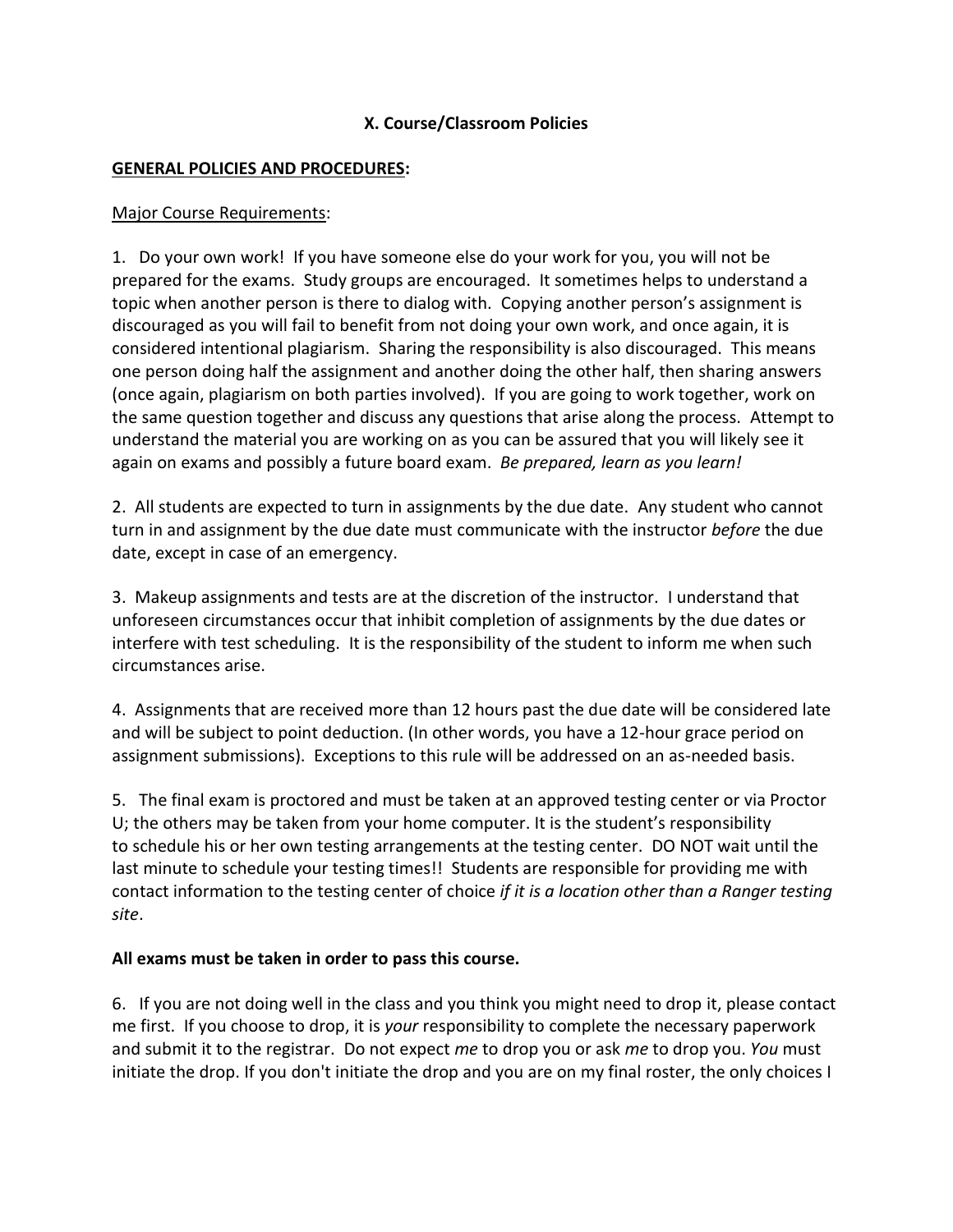have, as far as a final grade, is F and WF. If you want a W, you must do the paperwork and drop the class.

7. If no assignments are received and you do not respond to email messages, I will assign a grade of F as your final grade in the class. If you wish to avoid this showing up on your transcript, please drop the class as soon as you know you can't handle the required work.

8. I will give incomplete grades (I) under special circumstances only. Additionally, you must have completed 90% of all the assignments and the first three exams must have been taken. Exceptions will be considered on an as-needed basis.

9. Should you or a family member become ill during the semester or if you are involved in any event that might prevent you from completing your work on time; you need to let me know immediately. If you miss an exam or need to drop the course with a grade of incomplete because of this, you will need to supply documentation of the injury, accident, etc., in the form of a doctor's note or hospital admission/release forms.

#### **Communications:**

It is vital that students read the DISCUSSION BOARD and new ANNOUNCEMENTS every time the course is entered. ALL OF IT PLEASE!! I read every single comment and I request that students do the same. This practice will prevent me from repeatedly answering the same question, but only if students read all posts and announcements. Please do not post in multiple venues but use the discussion board as the venue if other students may benefit from the response. I read all posts, emails and text messages therefore I sometimes end up reading the same message 4 times. Should urgent issues arise, remember that **text message is the quickest way to reach me and is always acceptable as a means of contact**. ALWAYS CONTACT ME VIA TEXT IF YOU HAVE AN ISSUE WITH AN EXAM so I get the message right away.

#### **Plagiarism:**

Ranger College recognizes the seriousness of plagiarism, which is defined as turning in someone else's work and calling it your own. At Ranger College, plagiarism is treated as a dishonest action, an issue of dishonorable behavior. There are two types of plagiarism to beware of intentional and unintentional plagiarism. Intentional plagiarism is an obvious type of cheating that includes turning in work that you are falsely presenting as your own. It may be work that was produced by a roommate, a spouse or material copied from the Internet. Copy and Paste is considered intentional plagiarism. Allowing another student to copy your work is another type of intentional plagiarism. Unintentional plagiarism will not be addressed for this course. Penalties for plagiarism, according to Ranger College's Violations of the Student Code of Conduct, can be severe. They may range from failure of an assignment to failure of a course, to referral to the Dean, to dismissal from a program of study. These actions are not meant to be threatening, but to ensure that students understand that the school takes plagiarism seriously.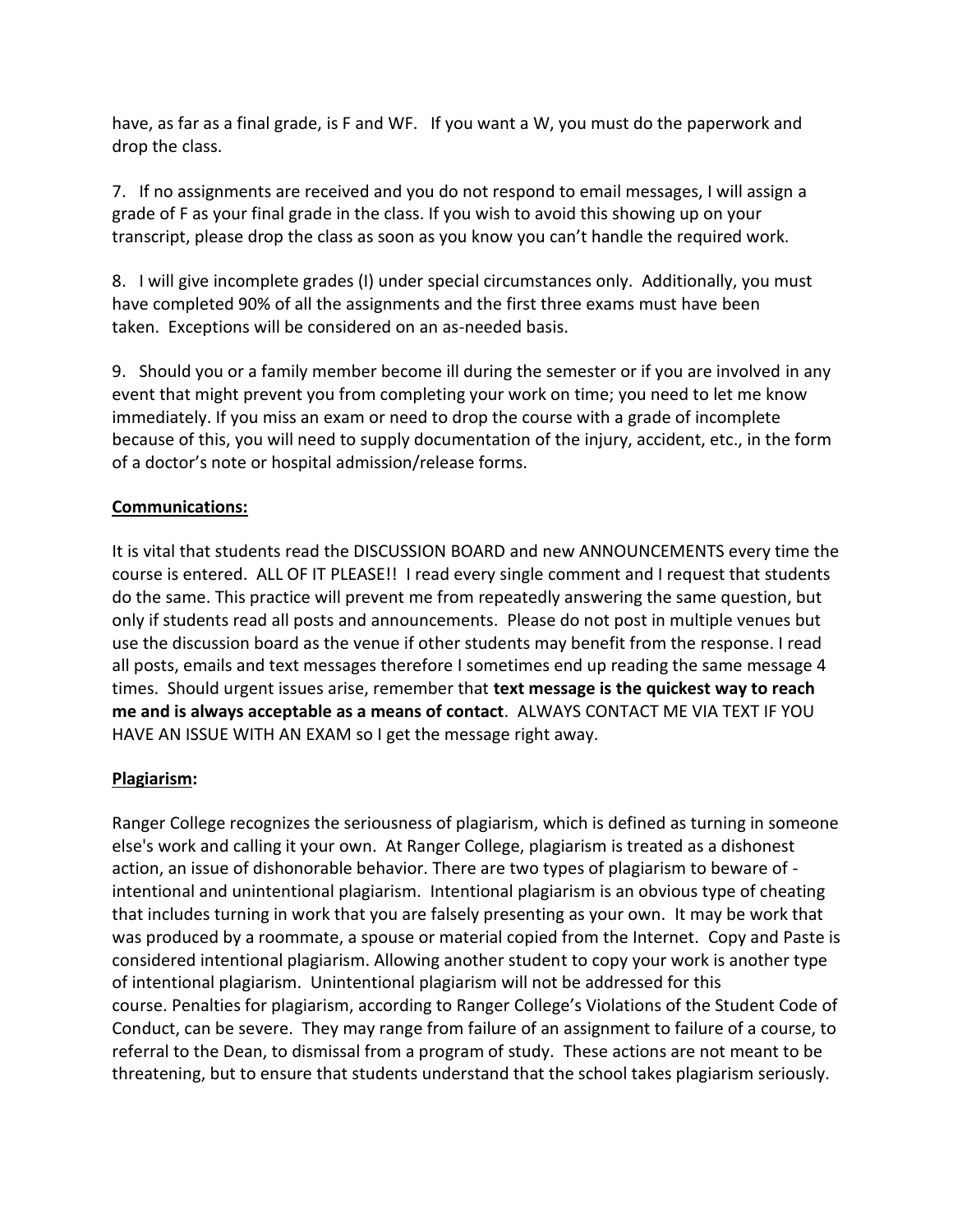The underlying message of the Ranger College plagiarism policy is that instructors are committed to encouraging students to use source material correctly.

Prior to beginning each course, a required plagiarism quiz is to be taken. The plagiarism quiz is found under the Plagiarism Quiz tab in Blackboard. The quiz is not counted as a course grade but is instead awarded as extra credit toward your lowest exam score (excluding the final) at the rate of 1 point for every 10 points scored on the quiz.

#### **Early Alert Report:**

This class uses the Early Alert Report service. By week six of the semester, I will notify the Retention Coordinator if you have struggled with excessive absences, incomplete work, or difficulty with the course content. This warning is not an official grade, yet it indicates concerns about your progress that need to be addressed immediately. If you are contacted about an Early Alert Report, please respond to the Retention Coordinator and respective campus personnel (i.e., athletic coach, Dean of Students, instructor, campus administrator) to discuss action strategies and resources for academic improvement and, ultimately, success.

#### **XI. Course Outline/Schedule**

**Due dates are found in the 'DUE DATES CALENDAR' and are ACTUAL DUE DATES**, they are NOT suggested due dates. Due dates are 'DUE BY DATES' so don't wait till the day they are due to start assignments, or you may not have time to complete them by midnight. Many are lengthy and require several hours to complete. Waiting till a few hours before they are due to begin working on them is not advised.

**First Day of Class: The plagiarism quiz needs to be taken immediately upon entering the course and prior to beginning assignments.**

**MAKE SURE TO SCHEDULE YOUR FINAL EXAM WITH THE TESTING CENTER - Testing Center Available Dates and Times will be presented in an announcement close to the final exam date. Make sure to be aware of and schedule exams on the dates and at times available at the testing centers and that you schedule 2 time slots as each slot is only one hour in length. If you choose to take your exam via Proctor U, your time options are much broader as they offer proctoring 24/7.**

Note to Students: The Instructor reserves the right to change the delivery of course content based upon the needs of the class.

#### **XII. Non-Discrimination Statement**

Admissions, employment, and program policies of Ranger College are nondiscriminatory in regard to race, creed, color, sex, age, disability, and national origin.